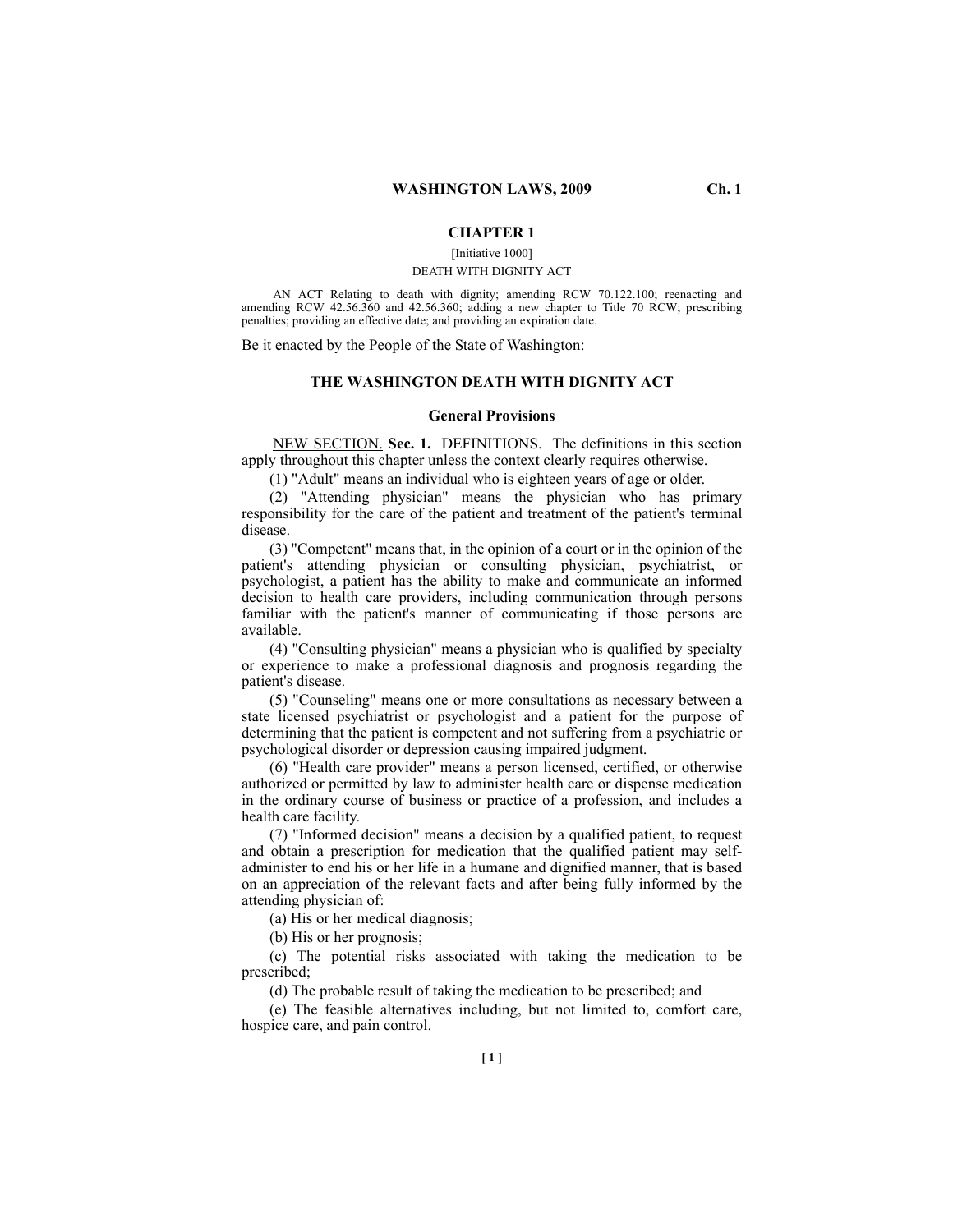(8) "Medically confirmed" means the medical opinion of the attending physician has been confirmed by a consulting physician who has examined the patient and the patient's relevant medical records.

(9) "Patient" means a person who is under the care of a physician.

(10) "Physician" means a doctor of medicine or osteopathy licensed to practice medicine in the state of Washington.

(11) "Qualified patient" means a competent adult who is a resident of Washington state and has satisfied the requirements of this chapter in order to obtain a prescription for medication that the qualified patient may selfadminister to end his or her life in a humane and dignified manner.

(12) "Self-administer" means a qualified patient's act of ingesting medication to end his or her life in a humane and dignified manner.

(13) "Terminal disease" means an incurable and irreversible disease that has been medically confirmed and will, within reasonable medical judgment, produce death within six months.

## **Written Request for Medication to End Life in a Humane and Dignified Manner**

NEW SECTION. **Sec. 2.** WHO MAY INITIATE A WRITTEN REQUEST FOR MEDICATION. (1) An adult who is competent, is a resident of Washington state, and has been determined by the attending physician and consulting physician to be suffering from a terminal disease, and who has voluntarily expressed his or her wish to die, may make a written request for medication that the patient may self-administer to end his or her life in a humane and dignified manner in accordance with this chapter.

(2) A person does not qualify under this chapter solely because of age or disability.

NEW SECTION. **Sec. 3.** FORM OF THE WRITTEN REQUEST. (1) A valid request for medication under this chapter shall be in substantially the form described in section 22 of this act, signed and dated by the patient and witnessed by at least two individuals who, in the presence of the patient, attest that to the best of their knowledge and belief the patient is competent, acting voluntarily, and is not being coerced to sign the request.

(2) One of the witnesses shall be a person who is not:

(a) A relative of the patient by blood, marriage, or adoption;

(b) A person who at the time the request is signed would be entitled to any portion of the estate of the qualified patient upon death under any will or by operation of law; or

(c) An owner, operator, or employee of a health care facility where the qualified patient is receiving medical treatment or is a resident.

(3) The patient's attending physician at the time the request is signed shall not be a witness.

(4) If the patient is a patient in a long-term care facility at the time the written request is made, one of the witnesses shall be an individual designated by the facility and having the qualifications specified by the department of health by rule.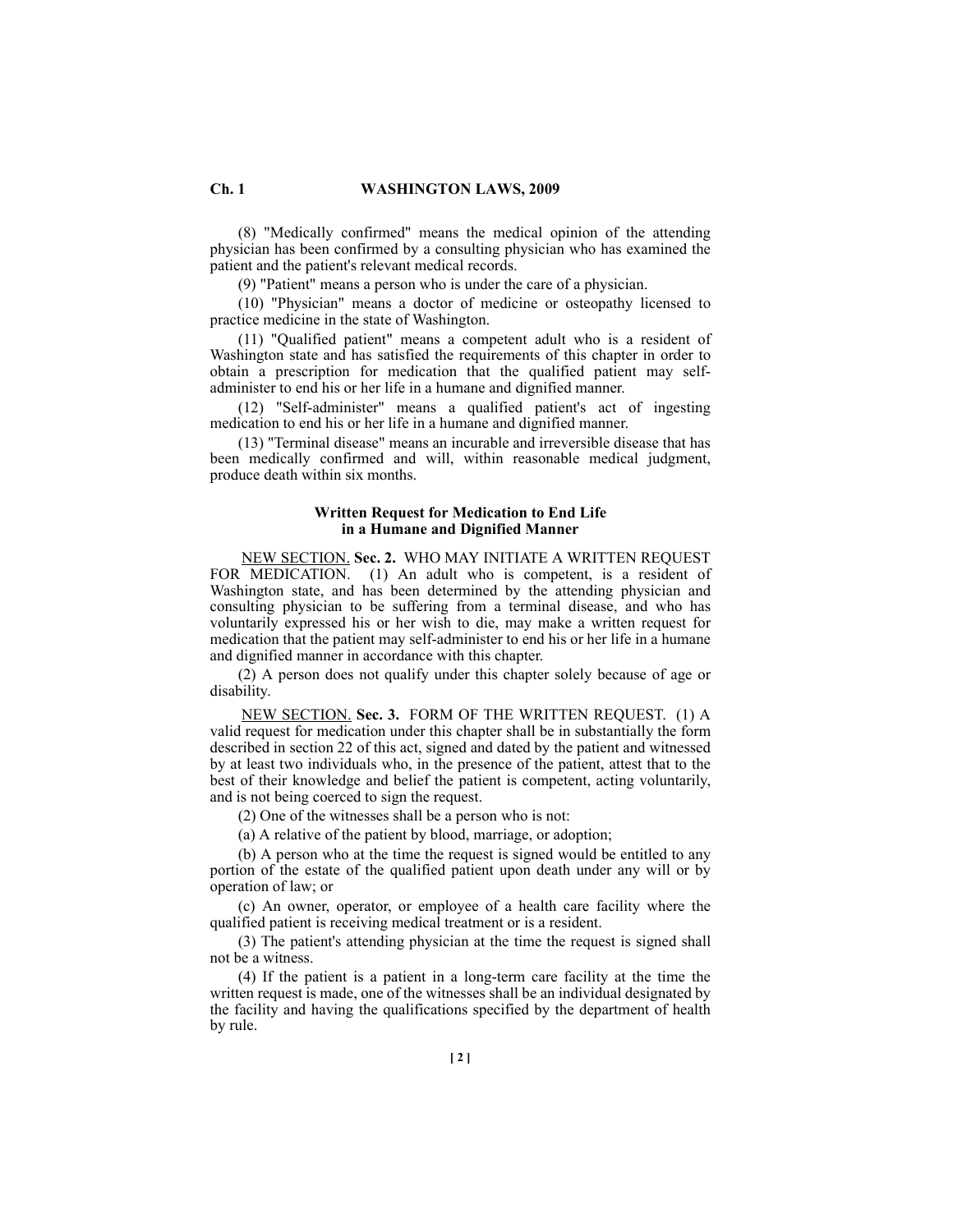## **Safeguards**

NEW SECTION. **Sec. 4.** ATTENDING PHYSICIAN RESPONSIBIL-ITIES. (1) The attending physician shall:

(a) Make the initial determination of whether a patient has a terminal disease, is competent, and has made the request voluntarily;

(b) Request that the patient demonstrate Washington state residency under section 13 of this act;

(c) To ensure that the patient is making an informed decision, inform the patient of:

(i) His or her medical diagnosis;

(ii) His or her prognosis;

(iii) The potential risks associated with taking the medication to be prescribed;

(iv) The probable result of taking the medication to be prescribed; and

(v) The feasible alternatives including, but not limited to, comfort care, hospice care, and pain control;

(d) Refer the patient to a consulting physician for medical confirmation of the diagnosis, and for a determination that the patient is competent and acting voluntarily;

(e) Refer the patient for counseling if appropriate under section 6 of this act;

(f) Recommend that the patient notify next of kin;

(g) Counsel the patient about the importance of having another person present when the patient takes the medication prescribed under this chapter and of not taking the medication in a public place;

(h) Inform the patient that he or she has an opportunity to rescind the request at any time and in any manner, and offer the patient an opportunity to rescind at the end of the fifteen-day waiting period under section 9 of this act;

(i) Verify, immediately before writing the prescription for medication under this chapter, that the patient is making an informed decision;

(j) Fulfill the medical record documentation requirements of section 12 of this act;

(k) Ensure that all appropriate steps are carried out in accordance with this chapter before writing a prescription for medication to enable a qualified patient to end his or her life in a humane and dignified manner; and

(l)(i) Dispense medications directly, including ancillary medications intended to facilitate the desired effect to minimize the patient's discomfort, if the attending physician is authorized under statute and rule to dispense and has a current drug enforcement administration certificate; or

(ii) With the patient's written consent:

(A) Contact a pharmacist and inform the pharmacist of the prescription; and

(B) Deliver the written prescription personally, by mail or facsimile to the pharmacist, who will dispense the medications directly to either the patient, the attending physician, or an expressly identified agent of the patient. Medications dispensed pursuant to this subsection shall not be dispensed by mail or other form of courier.

(2) The attending physician may sign the patient's death certificate which shall list the underlying terminal disease as the cause of death.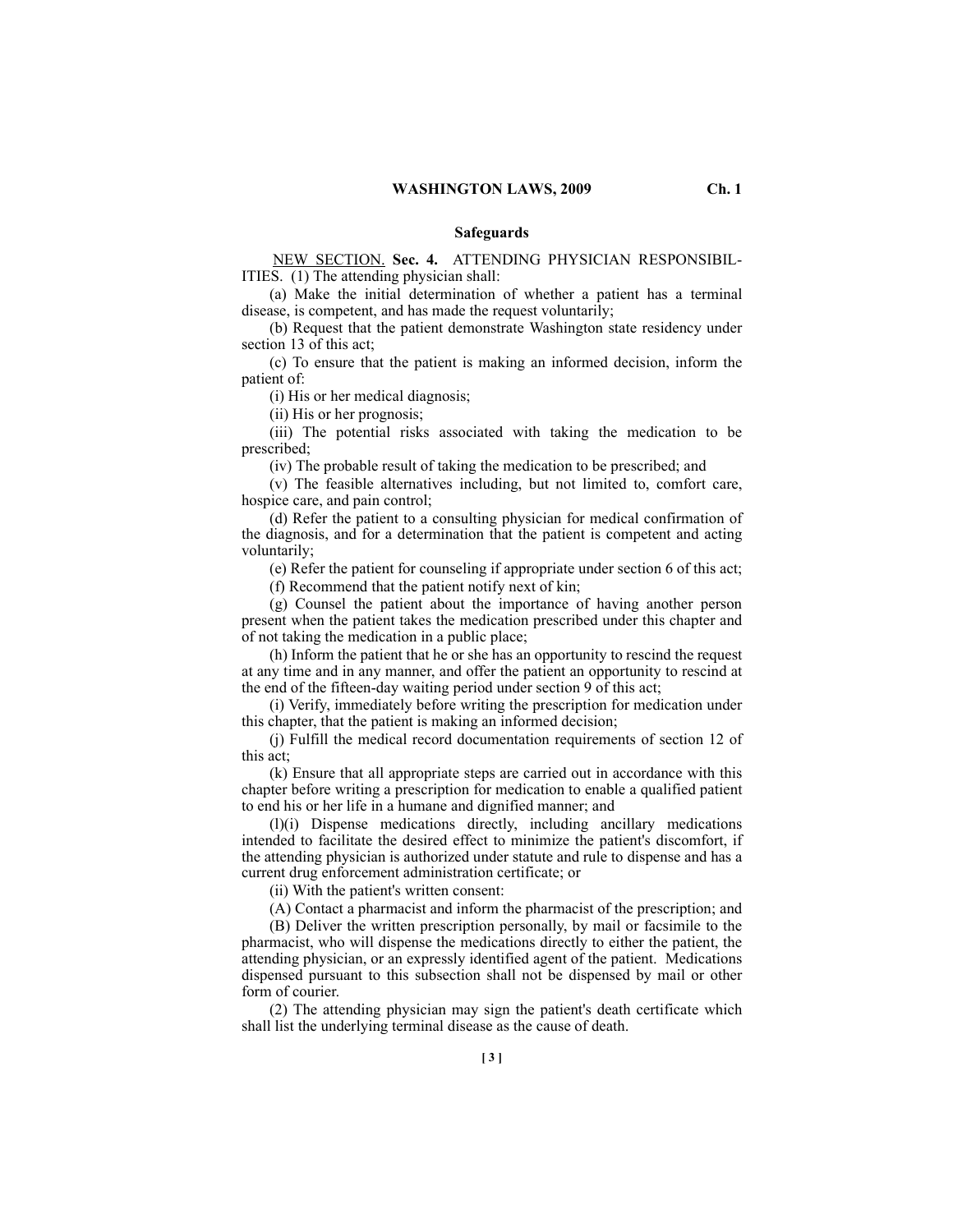NEW SECTION. **Sec. 5.** CONSULTING PHYSICIAN CONFIRM-ATION. Before a patient is qualified under this chapter, a consulting physician shall examine the patient and his or her relevant medical records and confirm, in writing, the attending physician's diagnosis that the patient is suffering from a terminal disease, and verify that the patient is competent, is acting voluntarily, and has made an informed decision.

NEW SECTION. **Sec. 6.** COUNSELING REFERRAL. If, in the opinion of the attending physician or the consulting physician, a patient may be suffering from a psychiatric or psychological disorder or depression causing impaired judgment, either physician shall refer the patient for counseling. Medication to end a patient's life in a humane and dignified manner shall not be prescribed until the person performing the counseling determines that the patient is not suffering from a psychiatric or psychological disorder or depression causing impaired judgment.

NEW SECTION. **Sec. 7.** INFORMED DECISION. A person shall not receive a prescription for medication to end his or her life in a humane and dignified manner unless he or she has made an informed decision. Immediately before writing a prescription for medication under this chapter, the attending physician shall verify that the qualified patient is making an informed decision.

NEW SECTION. **Sec. 8.** FAMILY NOTIFICATION. The attending physician shall recommend that the patient notify the next of kin of his or her request for medication under this chapter. A patient who declines or is unable to notify next of kin shall not have his or her request denied for that reason.

NEW SECTION. **Sec. 9.** WRITTEN AND ORAL REQUESTS. To receive a prescription for medication that the qualified patient may selfadminister to end his or her life in a humane and dignified manner, a qualified patient shall have made an oral request and a written request, and reiterate the oral request to his or her attending physician at least fifteen days after making the initial oral request. At the time the qualified patient makes his or her second oral request, the attending physician shall offer the qualified patient an opportunity to rescind the request.

NEW SECTION. **Sec. 10.** RIGHT TO RESCIND REQUEST. A patient may rescind his or her request at any time and in any manner without regard to his or her mental state. No prescription for medication under this chapter may be written without the attending physician offering the qualified patient an opportunity to rescind the request.

NEW SECTION. **Sec. 11.** WAITING PERIODS. (1) At least fifteen days shall elapse between the patient's initial oral request and the writing of a prescription under this chapter.

(2) At least forty-eight hours shall elapse between the date the patient signs the written request and the writing of a prescription under this chapter.

NEW SECTION. **Sec. 12.** MEDICAL RECORD DOCUMENTATION REQUIREMENTS. The following shall be documented or filed in the patient's medical record:

(1) All oral requests by a patient for medication to end his or her life in a humane and dignified manner;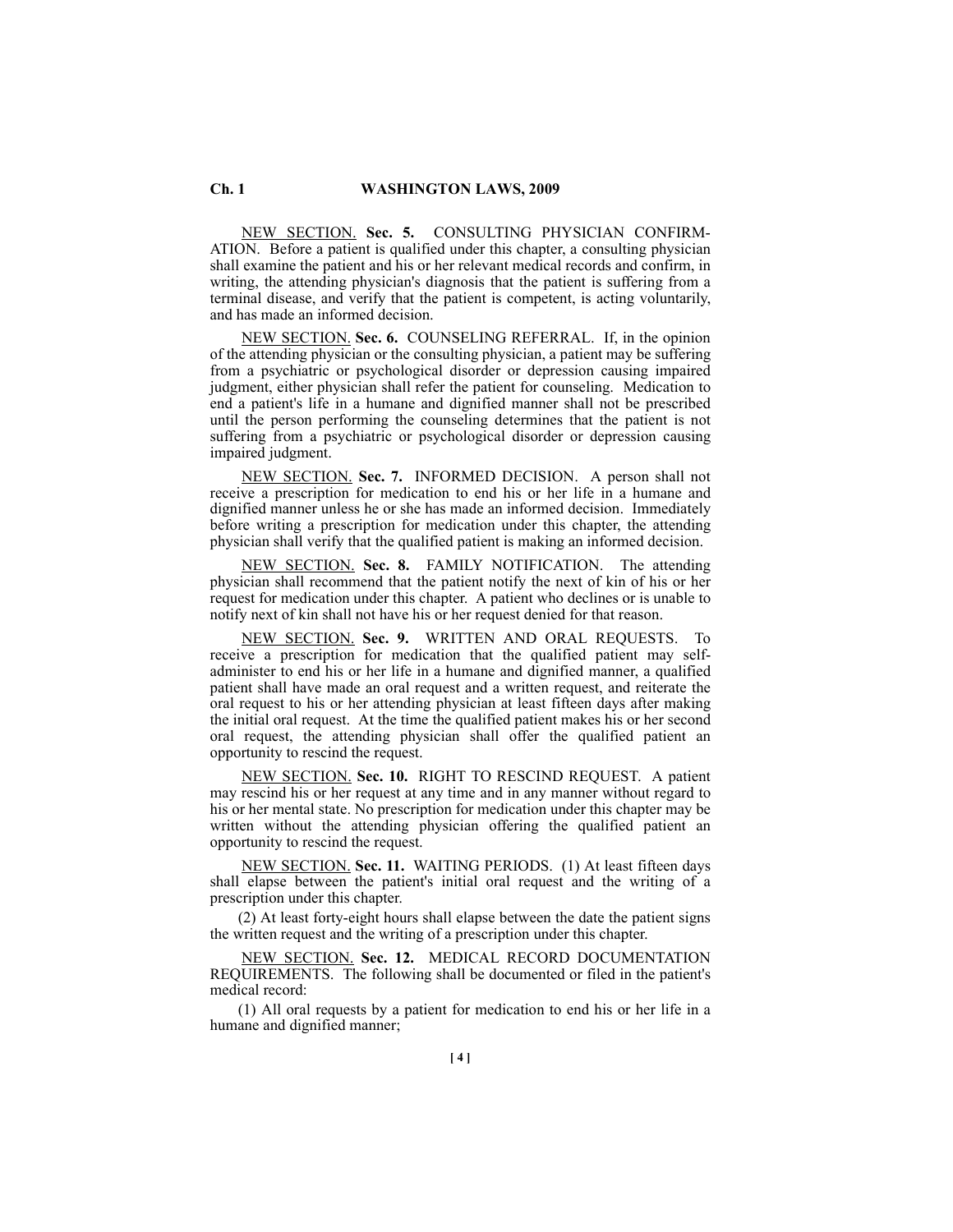(2) All written requests by a patient for medication to end his or her life in a humane and dignified manner;

(3) The attending physician's diagnosis and prognosis, and determination that the patient is competent, is acting voluntarily, and has made an informed decision;

(4) The consulting physician's diagnosis and prognosis, and verification that the patient is competent, is acting voluntarily, and has made an informed decision;

(5) A report of the outcome and determinations made during counseling, if performed;

(6) The attending physician's offer to the patient to rescind his or her request at the time of the patient's second oral request under section 9 of this act; and

(7) A note by the attending physician indicating that all requirements under this chapter have been met and indicating the steps taken to carry out the request, including a notation of the medication prescribed.

NEW SECTION. **Sec. 13.** RESIDENCY REQUIREMENT. Only requests made by Washington state residents under this chapter may be granted. Factors demonstrating Washington state residency include but are not limited to:

(1) Possession of a Washington state driver's license;

(2) Registration to vote in Washington state; or

(3) Evidence that the person owns or leases property in Washington state.

NEW SECTION. **Sec. 14.** DISPOSAL OF UNUSED MEDICATIONS. Any medication dispensed under this chapter that was not self-administered shall be disposed of by lawful means.

NEW SECTION. **Sec. 15.** REPORTING REQUIREMENTS. (1)(a) The department of health shall annually review all records maintained under this chapter.

(b) The department of health shall require any health care provider upon writing a prescription or dispensing medication under this chapter to file a copy of the dispensing record and such other administratively required documentation with the department. All administratively required documentation shall be mailed or otherwise transmitted as allowed by department of health rule to the department no later than thirty calendar days after the writing of a prescription and dispensing of medication under this chapter, except that all documents required to be filed with the department by the prescribing physician after the death of the patient shall be mailed no later than thirty calendar days after the date of death of the patient. In the event that anyone required under this chapter to report information to the department of health provides an inadequate or incomplete report, the department shall contact the person to request a complete report.

(2) The department of health shall adopt rules to facilitate the collection of information regarding compliance with this chapter. Except as otherwise required by law, the information collected is not a public record and may not be made available for inspection by the public.

(3) The department of health shall generate and make available to the public an annual statistical report of information collected under subsection (2) of this section.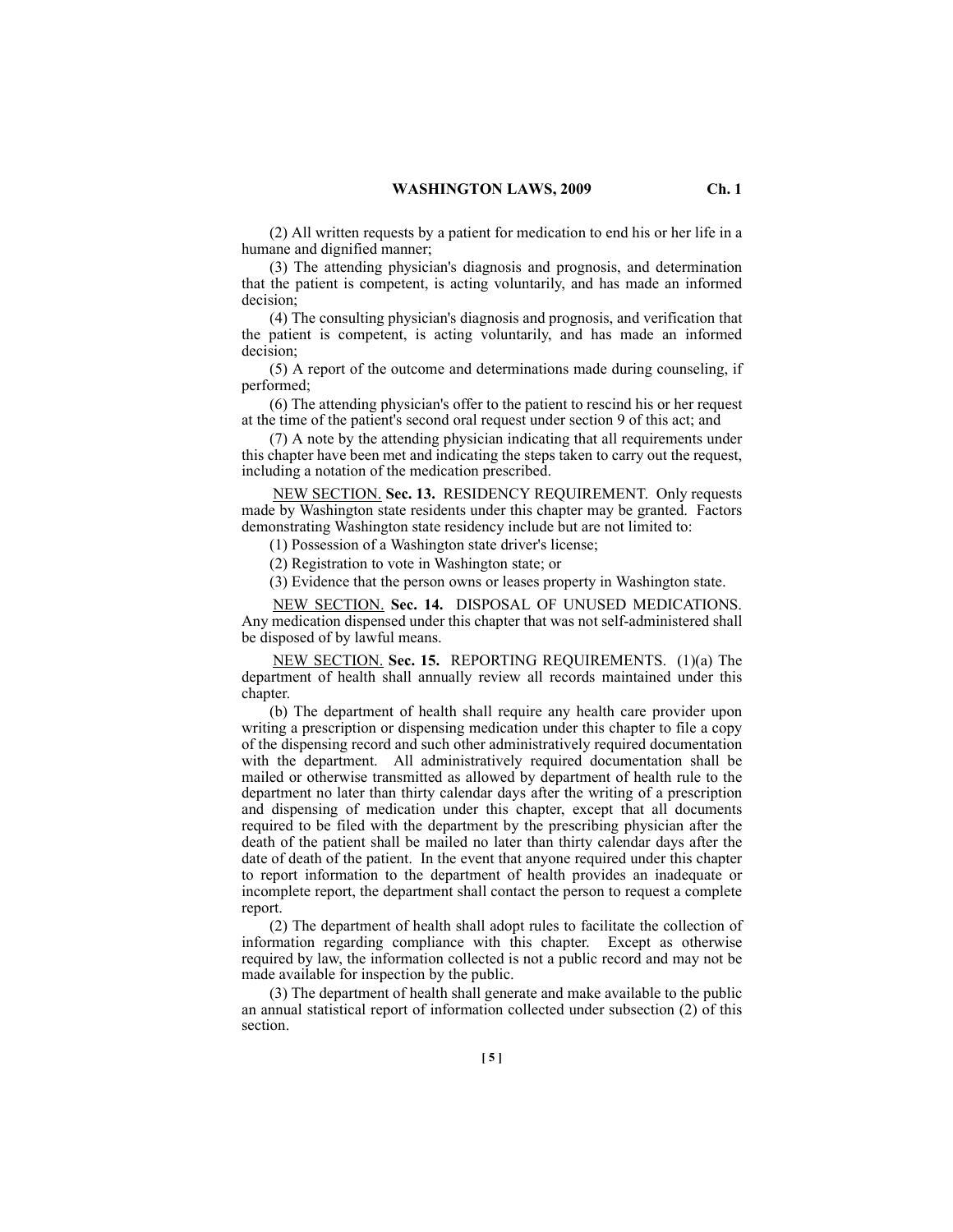NEW SECTION. **Sec. 16.** EFFECT ON CONSTRUCTION OF WILLS, CONTRACTS, AND STATUTES. (1) Any provision in a contract, will, or other agreement, whether written or oral, to the extent the provision would affect whether a person may make or rescind a request for medication to end his or her life in a humane and dignified manner, is not valid.

(2) Any obligation owing under any currently existing contract shall not be conditioned or affected by the making or rescinding of a request, by a person, for medication to end his or her life in a humane and dignified manner.

NEW SECTION. **Sec. 17.** INSURANCE OR ANNUITY POLICIES. The sale, procurement, or issuance of any life, health, or accident insurance or annuity policy or the rate charged for any policy shall not be conditioned upon or affected by the making or rescinding of a request, by a person, for medication that the patient may self-administer to end his or her life in a humane and dignified manner. A qualified patient's act of ingesting medication to end his or her life in a humane and dignified manner shall not have an effect upon a life, health, or accident insurance or annuity policy.

NEW SECTION. **Sec. 18.** CONSTRUCTION OF ACT. (1) Nothing in this chapter authorizes a physician or any other person to end a patient's life by lethal injection, mercy killing, or active euthanasia. Actions taken in accordance with this chapter do not, for any purpose, constitute suicide, assisted suicide, mercy killing, or homicide, under the law. State reports shall not refer to practice under this chapter as "suicide" or "assisted suicide." Consistent with sections 1 (7), (11), and (12), 2(1), 4(1)(k), 6, 7, 9, 12 (1) and (2), 16 (1) and (2),  $17, 19(1)$  (a) and (d), and  $20(2)$  of this act, state reports shall refer to practice under this chapter as obtaining and self-administering life-ending medication.

(2) Nothing contained in this chapter shall be interpreted to lower the applicable standard of care for the attending physician, consulting physician, psychiatrist or psychologist, or other health care provider participating under this chapter.

### **Immunities and Liabilities**

NEW SECTION. Sec. 19. IMMUNITIES-BASIS FOR PROHIBITING HEALTH CARE PROVIDER FROM PARTICIPATION-NOTIFICATION-PERMISSIBLE SANCTIONS. (1) Except as provided in section 20 of this act and subsection (2) of this section:

(a) A person shall not be subject to civil or criminal liability or professional disciplinary action for participating in good faith compliance with this chapter. This includes being present when a qualified patient takes the prescribed medication to end his or her life in a humane and dignified manner;

(b) A professional organization or association, or health care provider, may not subject a person to censure, discipline, suspension, loss of license, loss of privileges, loss of membership, or other penalty for participating or refusing to participate in good faith compliance with this chapter;

(c) A patient's request for or provision by an attending physician of medication in good faith compliance with this chapter does not constitute neglect for any purpose of law or provide the sole basis for the appointment of a guardian or conservator; and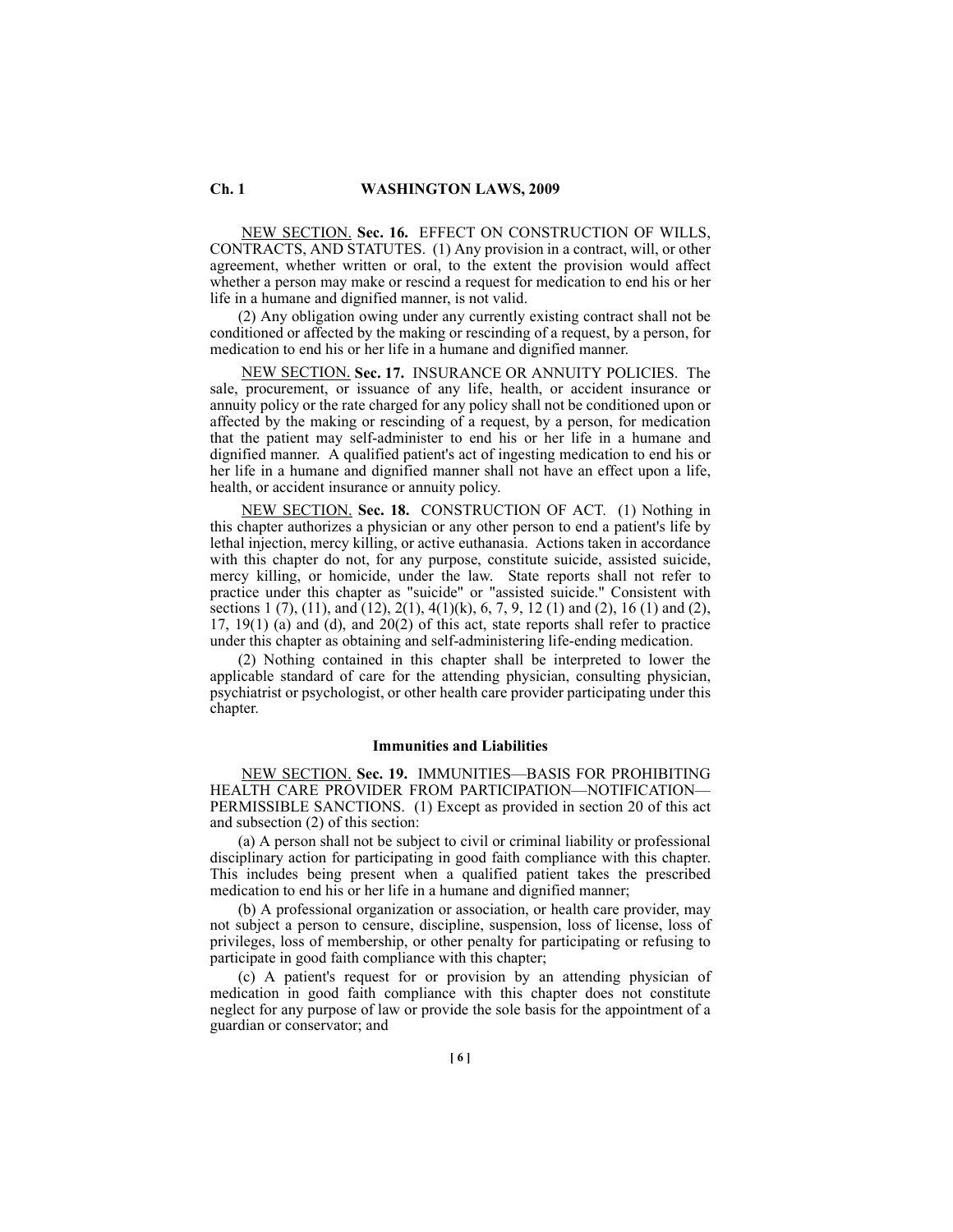(d) Only willing health care providers shall participate in the provision to a qualified patient of medication to end his or her life in a humane and dignified manner. If a health care provider is unable or unwilling to carry out a patient's request under this chapter, and the patient transfers his or her care to a new health care provider, the prior health care provider shall transfer, upon request, a copy of the patient's relevant medical records to the new health care provider.

(2)(a) A health care provider may prohibit another health care provider from participating under this act on the premises of the prohibiting provider if the prohibiting provider has given notice to all health care providers with privileges to practice on the premises and to the general public of the prohibiting provider's policy regarding participating under this act. This subsection does not prevent a health care provider from providing health care services to a patient that do not constitute participation under this act.

(b) A health care provider may subject another health care provider to the sanctions stated in this subsection if the sanctioning health care provider has notified the sanctioned provider before participation in this act that it prohibits participation in this act:

(i) Loss of privileges, loss of membership, or other sanctions provided under the medical staff bylaws, policies, and procedures of the sanctioning health care provider if the sanctioned provider is a member of the sanctioning provider's medical staff and participates in this act while on the health care facility premises of the sanctioning health care provider, but not including the private medical office of a physician or other provider;

(ii) Termination of a lease or other property contract or other nonmonetary remedies provided by a lease contract, not including loss or restriction of medical staff privileges or exclusion from a provider panel, if the sanctioned provider participates in this act while on the premises of the sanctioning health care provider or on property that is owned by or under the direct control of the sanctioning health care provider; or

(iii) Termination of a contract or other nonmonetary remedies provided by contract if the sanctioned provider participates in this act while acting in the course and scope of the sanctioned provider's capacity as an employee or independent contractor of the sanctioning health care provider. Nothing in this subsection  $(2)(b)(iii)$  prevents:

(A) A health care provider from participating in this act while acting outside the course and scope of the provider's capacity as an employee or independent contractor; or

(B) A patient from contracting with his or her attending physician and consulting physician to act outside the course and scope of the provider's capacity as an employee or independent contractor of the sanctioning health care provider.

(c) A health care provider that imposes sanctions under (b) of this subsection shall follow all due process and other procedures the sanctioning health care provider may have that are related to the imposition of sanctions on another health care provider.

(d) For the purposes of this subsection:

(i) "Notify" means a separate statement in writing to the health care provider specifically informing the health care provider before the provider's participation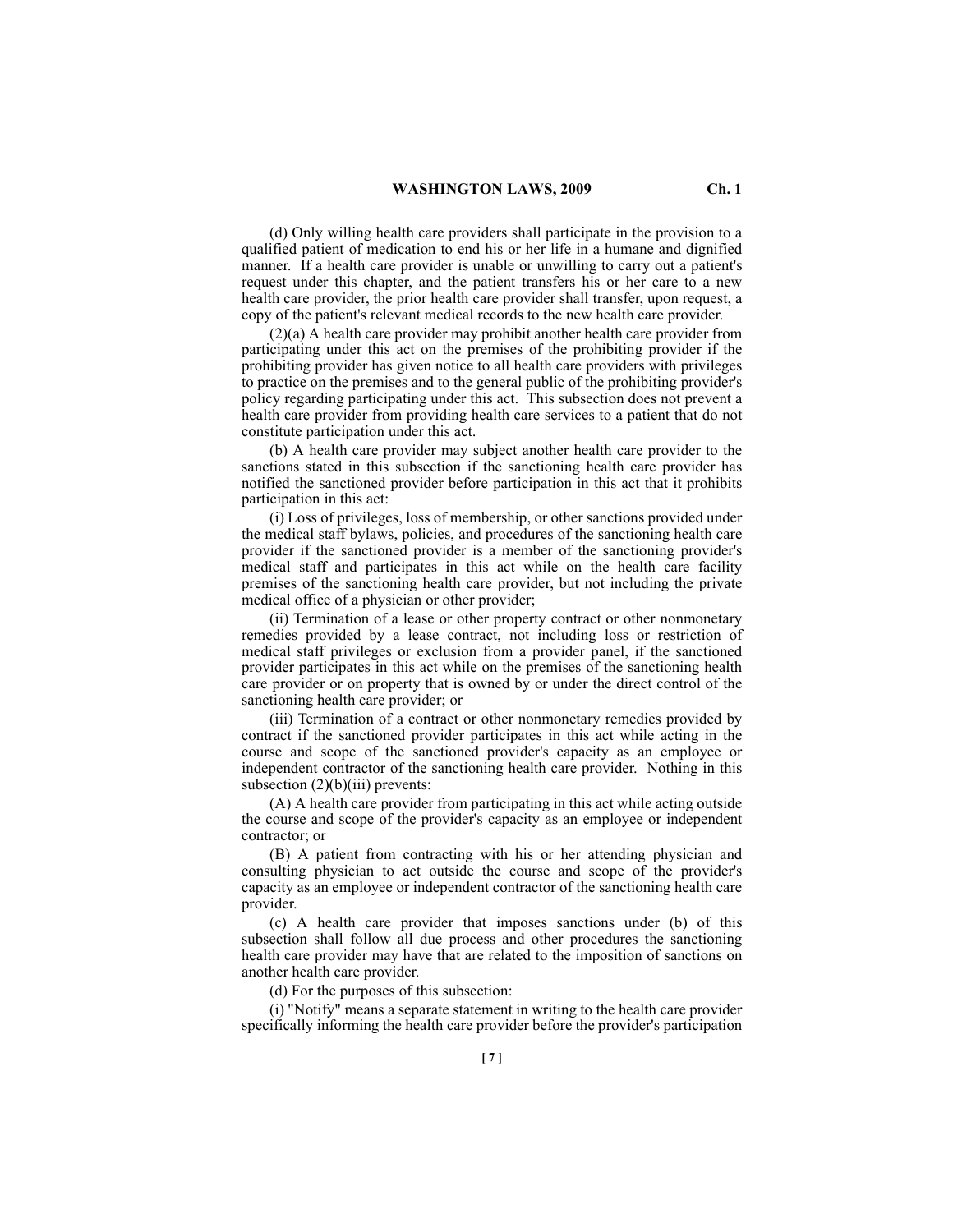in this act of the sanctioning health care provider's policy about participation in activities covered by this chapter.

(ii) "Participate in this act" means to perform the duties of an attending physician under section 4 of this act, the consulting physician function under section 5 of this act, or the counseling function under section 6 of this act. "Participate in this act" does not include:

(A) Making an initial determination that a patient has a terminal disease and informing the patient of the medical prognosis;

(B) Providing information about the Washington death with dignity act to a patient upon the request of the patient;

(C) Providing a patient, upon the request of the patient, with a referral to another physician; or

(D) A patient contracting with his or her attending physician and consulting physician to act outside of the course and scope of the provider's capacity as an employee or independent contractor of the sanctioning health care provider.

(3) Suspension or termination of staff membership or privileges under subsection (2) of this section is not reportable under RCW 18.130.070. Action taken under section 3, 4, 5, or 6 of this act may not be the sole basis for a report of unprofessional conduct under RCW 18.130.180.

(4) References to "good faith" in subsection  $(1)(a)$ ,  $(b)$ , and  $(c)$  of this section do not allow a lower standard of care for health care providers in the state of Washington.

NEW SECTION. **Sec. 20.** LIABILITIES. (1) A person who without authorization of the patient willfully alters or forges a request for medication or conceals or destroys a rescission of that request with the intent or effect of causing the patient's death is guilty of a class A felony.

(2) A person who coerces or exerts undue influence on a patient to request medication to end the patient's life, or to destroy a rescission of a request, is guilty of a class A felony.

(3) This chapter does not limit further liability for civil damages resulting from other negligent conduct or intentional misconduct by any person.

(4) The penalties in this chapter do not preclude criminal penalties applicable under other law for conduct that is inconsistent with this chapter.

NEW SECTION. **Sec. 21.** CLAIMS BY GOVERNMENTAL ENTITY FOR COSTS INCURRED. Any governmental entity that incurs costs resulting from a person terminating his or her life under this chapter in a public place has a claim against the estate of the person to recover such costs and reasonable attorneys' fees related to enforcing the claim.

## **Additional Provisions**

NEW SECTION. **Sec. 22.** FORM OF THE REQUEST. A request for a medication as authorized by this chapter shall be in substantially the following form:

> REQUEST FOR MEDICATION TO END MY LIFE IN A HUMAN [HUMANE] AND DIGNIFIED MANNER

 $I, \ldots, \ldots$ , am an adult of sound mind.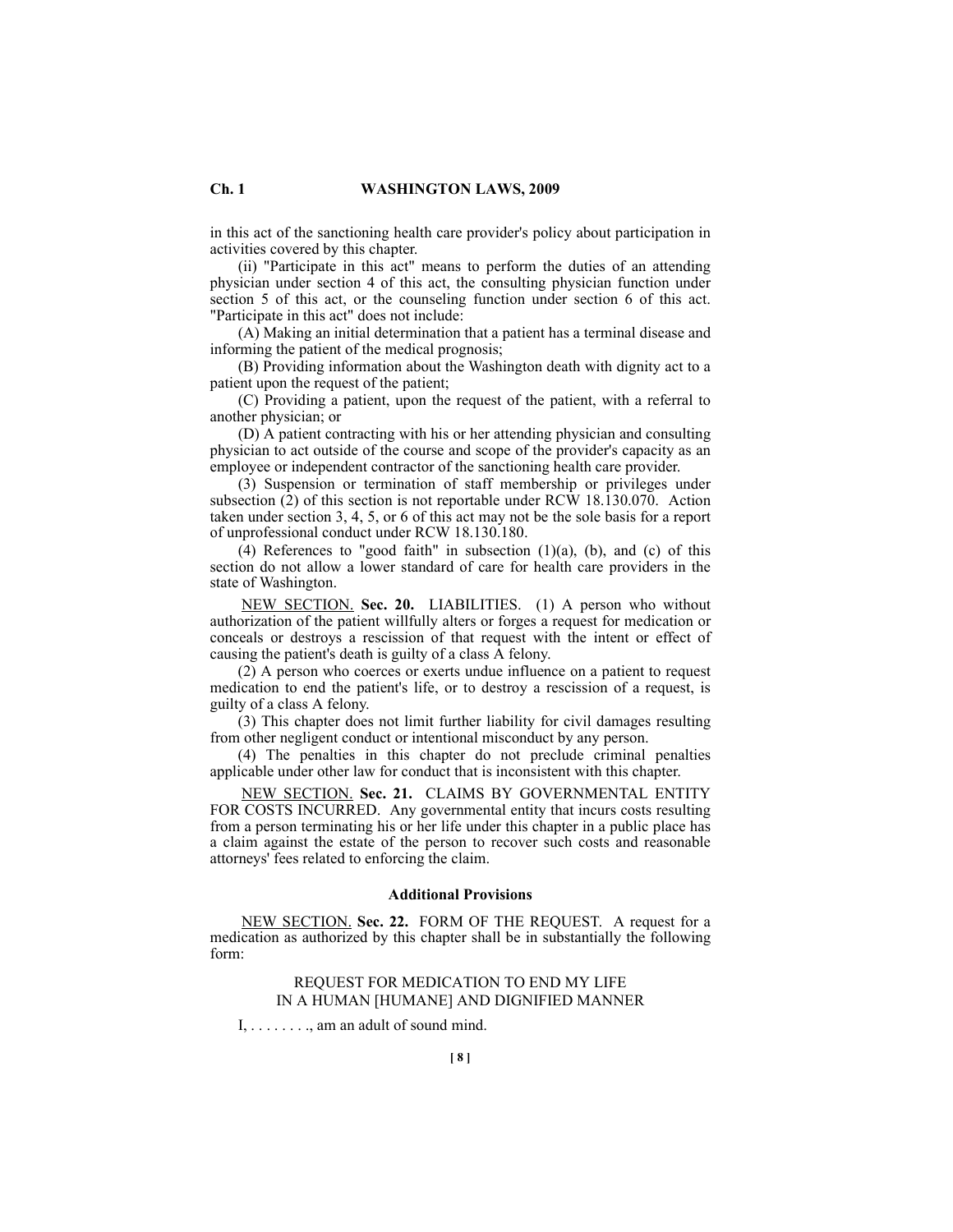I am suffering from ......., which my attending physician has determined is a terminal disease and which has been medically confirmed by a consulting physician.

I have been fully informed of my diagnosis, prognosis, the nature of medication to be prescribed and potential associated risks, the expected result, and the feasible alternatives, including comfort care, hospice care, and pain control.

I request that my attending physician prescribe medication that I may selfadminister to end my life in a humane and dignified manner and to contact any pharmacist to fill the prescription.

#### INITIAL ONE:

........ I have informed my family of my decision and taken their opinions into consideration.

. . . . . . . . I have decided not to inform my family of my decision.

. . . . . . . . I have no family to inform of my decision.

I understand that I have the right to rescind this request at any time.

I understand the full import of this request and I expect to die when I take the medication to be prescribed. I further understand that although most deaths occur within three hours, my death may take longer and my physician has counseled me about this possibility.

I make this request voluntarily and without reservation, and I accept full moral responsibility for my actions.

Signed:  $\dots \dots \dots \dots \dots \dots \dots \dots$ Dated: . . . . . . . . . . . . . . . . . . . . . . .

# DECLARATION OF WITNESSES

By initialing and signing below on or after the date the person named above signs, we declare that the person making and signing the above request:

| Witness 1<br>Initials | Witness 2<br><i>Initials</i> |                                                                                    |
|-----------------------|------------------------------|------------------------------------------------------------------------------------|
|                       | .                            | 1. Is personally known to us or has provided proof<br>of identity;                 |
|                       | .                            | 2. Signed this request in our presence on the date of<br>the person's signature;   |
|                       | .                            | 3. Appears to be of sound mind and not under<br>duress, fraud, or undue influence; |
|                       | .                            | 4. Is not a patient for whom either of us is the<br>attending physician.           |
|                       | Printed Name of Witness 1:   |                                                                                    |
|                       | Signature of Witness 1/Date: |                                                                                    |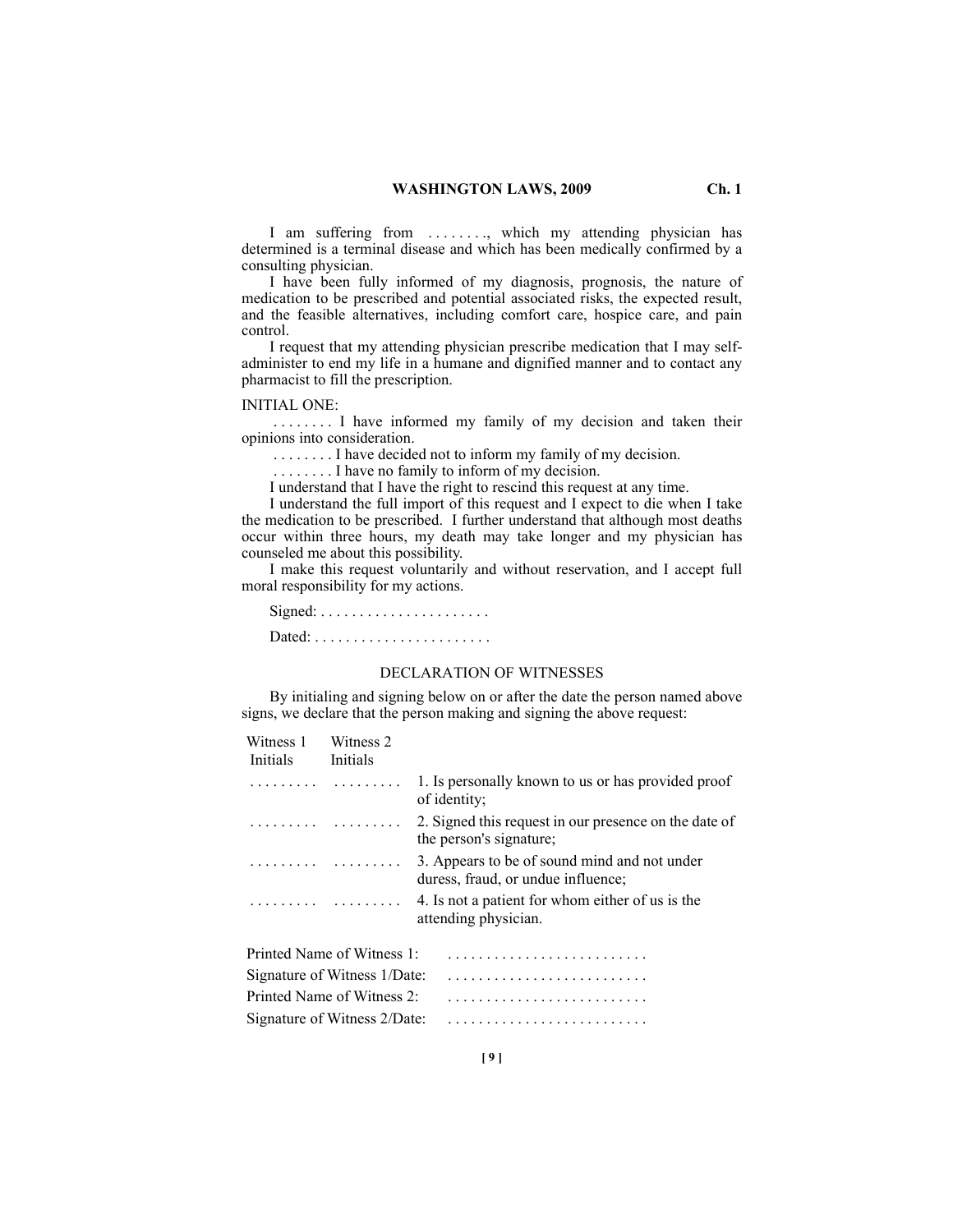NOTE: One witness shall not be a relative by blood, marriage, or adoption of the person signing this request, shall not be entitled to any portion of the person's estate upon death, and shall not own, operate, or be employed at a health care facility where the person is a patient or resident. If the patient is an inpatient at a health care facility, one of the witnesses shall be an individual designated by the facility.

 **Sec. 23.** RCW 42.56.360 and 2007 c 261 s 4 and 2007 c 259 s 49 are each reenacted and amended to read as follows:

(1) The following health care information is exempt from disclosure under this chapter:

(a) Information obtained by the board of pharmacy as provided in RCW 69.45.090;

(b) Information obtained by the board of pharmacy or the department of health and its representatives as provided in RCW 69.41.044, 69.41.280, and 18.64.420;

(c) Information and documents created specifically for, and collected and maintained by a quality improvement committee under RCW 43.70.510 or 70.41.200, or by a peer review committee under RCW 4.24.250, or by a quality assurance committee pursuant to RCW 74.42.640 or 18.20.390, or by a hospital, as defined in RCW 43.70.056, for reporting of health care-associated infections under RCW 43.70.056, and notifications or reports of adverse events or incidents made under RCW 70.56.020 or 70.56.040, regardless of which agency is in possession of the information and documents;

(d)(i) Proprietary financial and commercial information that the submitting entity, with review by the department of health, specifically identifies at the time it is submitted and that is provided to or obtained by the department of health in connection with an application for, or the supervision of, an antitrust exemption sought by the submitting entity under RCW 43.72.310;

(ii) If a request for such information is received, the submitting entity must be notified of the request. Within ten business days of receipt of the notice, the submitting entity shall provide a written statement of the continuing need for confidentiality, which shall be provided to the requester. Upon receipt of such notice, the department of health shall continue to treat information designated under this subsection  $(1)(d)$  as exempt from disclosure;

(iii) If the requester initiates an action to compel disclosure under this chapter, the submitting entity must be joined as a party to demonstrate the continuing need for confidentiality;

(e) Records of the entity obtained in an action under RCW 18.71.300 through 18.71.340;

(f) Except for published statistical compilations and reports relating to the infant mortality review studies that do not identify individual cases and sources of information, any records or documents obtained, prepared, or maintained by the local health department for the purposes of an infant mortality review conducted by the department of health under RCW 70.05.170;

(g) Complaints filed under chapter 18.130 RCW after July 27, 1997, to the extent provided in RCW  $18.130.095(1)$ ; ((and))

(h) Information obtained by the department of health under chapter 70.225 RCW; and

**[ 10 ]**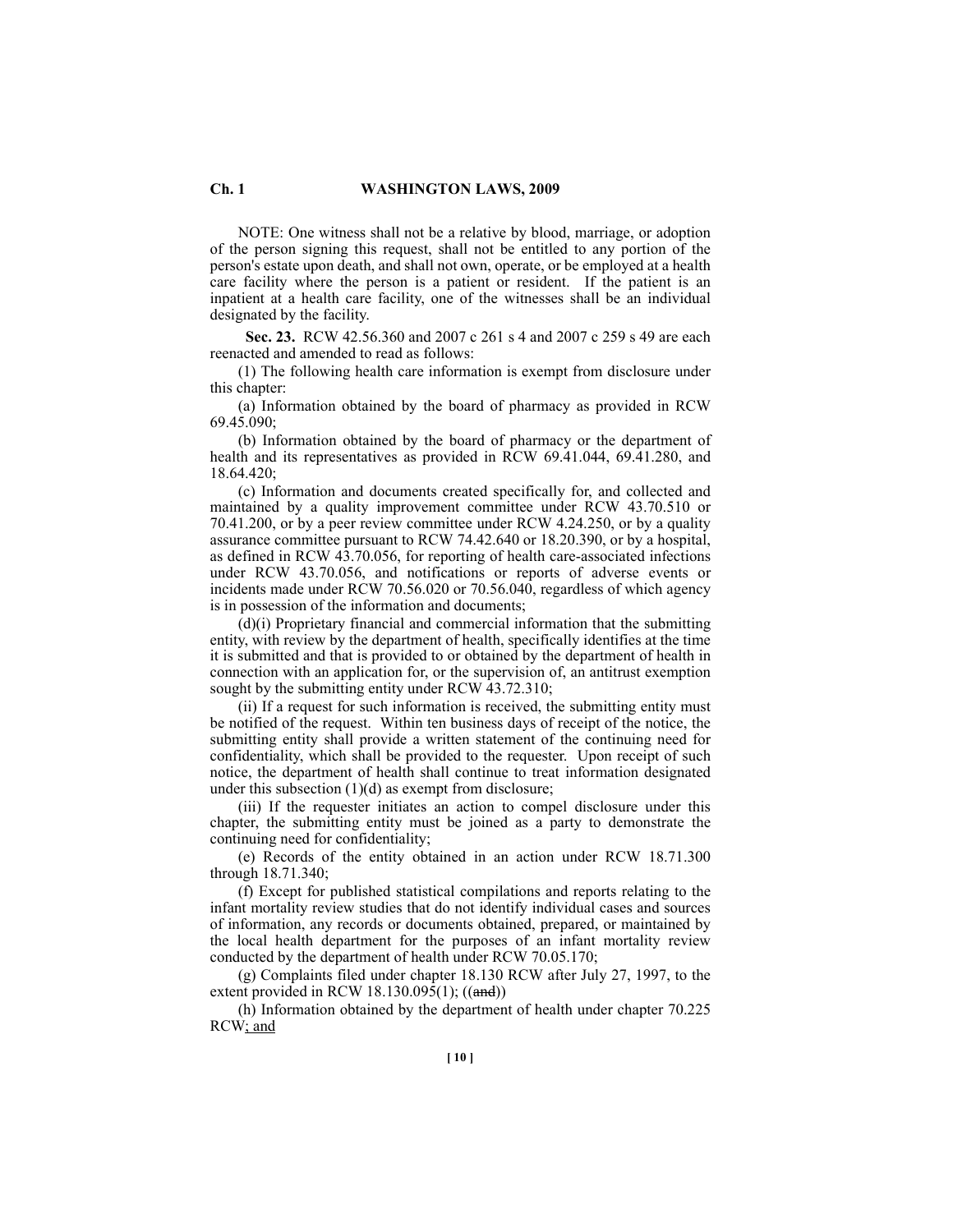(i) Information collected by the department of health under chapter  $70$ . RCW (sections 1 through 22, 26 through 28, and 30 of this act) except as provided in section 15 of this act.

(2) Chapter 70.02 RCW applies to public inspection and copying of health care information of patients.

 **Sec. 24.** RCW 42.56.360 and 2007 c 273 s 25, 2007 c 261 s 4, and 2007 c 259 s 49 are each reenacted and amended to read as follows:

(1) The following health care information is exempt from disclosure under this chapter:

(a) Information obtained by the board of pharmacy as provided in RCW 69.45.090;

(b) Information obtained by the board of pharmacy or the department of health and its representatives as provided in RCW 69.41.044, 69.41.280, and 18.64.420;

(c) Information and documents created specifically for, and collected and maintained by a quality improvement committee under RCW 43.70.510, 70.230.080, or 70.41.200, or by a peer review committee under RCW 4.24.250, or by a quality assurance committee pursuant to RCW 74.42.640 or 18.20.390, or by a hospital, as defined in RCW 43.70.056, for reporting of health careassociated infections under RCW 43.70.056, and notifications or reports of adverse events or incidents made under RCW 70.56.020 or 70.56.040, regardless of which agency is in possession of the information and documents;

(d)(i) Proprietary financial and commercial information that the submitting entity, with review by the department of health, specifically identifies at the time it is submitted and that is provided to or obtained by the department of health in connection with an application for, or the supervision of, an antitrust exemption sought by the submitting entity under RCW 43.72.310;

(ii) If a request for such information is received, the submitting entity must be notified of the request. Within ten business days of receipt of the notice, the submitting entity shall provide a written statement of the continuing need for confidentiality, which shall be provided to the requester. Upon receipt of such notice, the department of health shall continue to treat information designated under this subsection (1)(d) as exempt from disclosure;

(iii) If the requester initiates an action to compel disclosure under this chapter, the submitting entity must be joined as a party to demonstrate the continuing need for confidentiality;

(e) Records of the entity obtained in an action under RCW 18.71.300 through 18.71.340;

(f) Except for published statistical compilations and reports relating to the infant mortality review studies that do not identify individual cases and sources of information, any records or documents obtained, prepared, or maintained by the local health department for the purposes of an infant mortality review conducted by the department of health under RCW 70.05.170;

(g) Complaints filed under chapter 18.130 RCW after July 27, 1997, to the extent provided in RCW  $18.130.095(1)$ ; ((and))

(h) Information obtained by the department of health under chapter 70.225 RCW; and